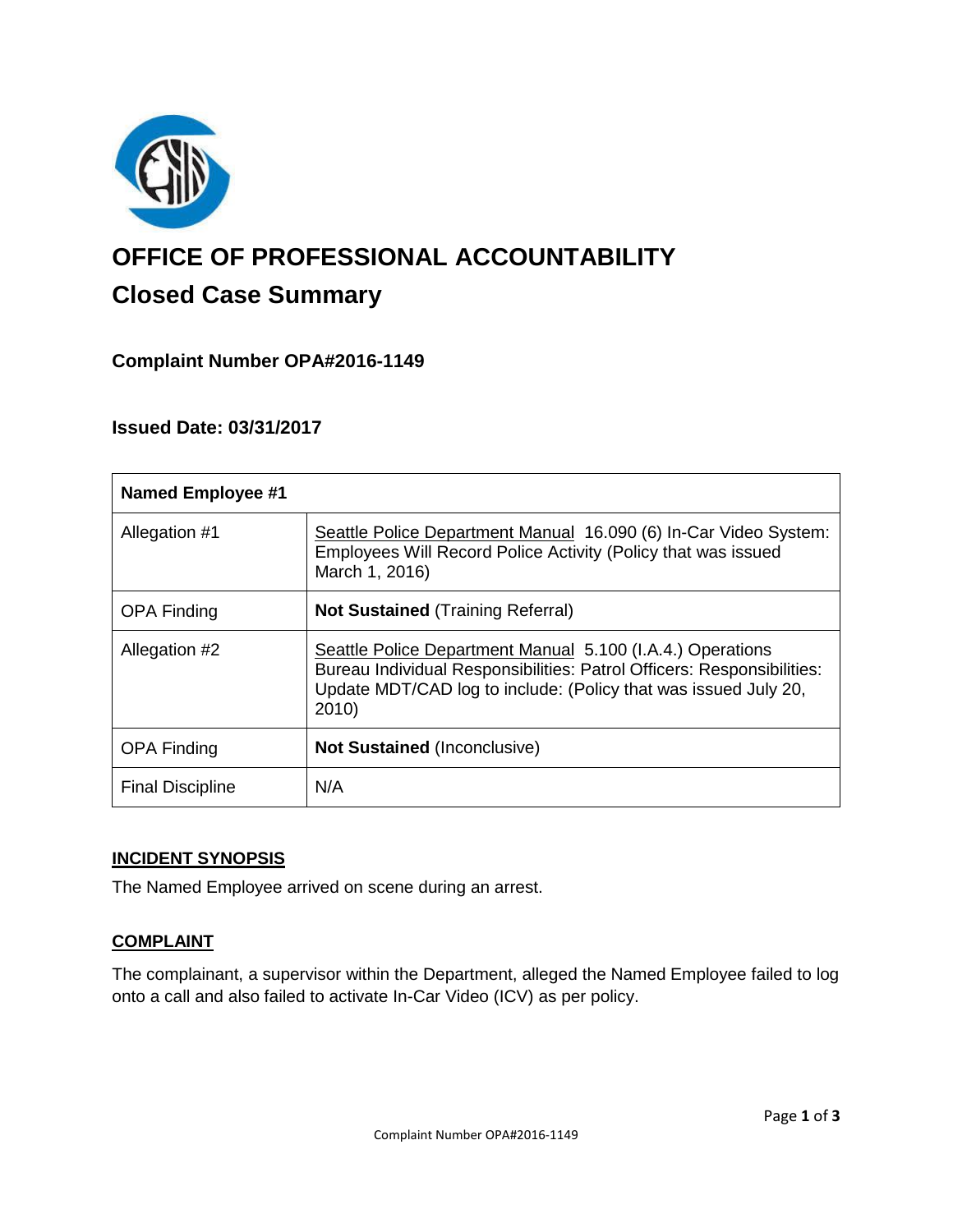#### **INVESTIGATION**

The OPA investigation included the following actions:

- 1. Review of the complaint
- 2. Search for and review of all relevant records and other evidence
- 3. Interview of SPD employee

#### **ANALYSIS AND CONCLUSION**

The preponderance of the evidence from this investigation showed that the Named Employee engaged in police activity and failed to audio and video record that activity as required by policy 16.090(6). This same section of policy provides for an exemption: "If circumstances prevent recording with ICV at the beginning of an event, the employee shall begin recording as soon as practical." When the Named Employee arrived on scene, he could see that two officers were in a physical struggle with a subject. The Named Employee immediately stopped his patrol car, got out and went to the aid of the officers. This could be seen on the ICV from a different police car. It was reasonable for the Named Employee to have been focused on assisting the two other officers with a fighting subject rather than activating the ICV in his car. However, once the situation was under control, the Named Employee was obligated to activate his ICV either in the car or via his portable microphone. The circumstances were such that it was reasonable for the Named Employee to delay activation of the ICV when he arrived, and the Named Employee had no OPA record of prior allegations concerning a failure to audio record.

The preponderance of the evidence from this investigation showed that the Named Employee arrived at the scene of this incident and was not logged into the incident in Computer Aided Dispatch. The Named Employee told OPA he was very certain he attempted to update Communications via radio that he was on scene but may have been overridden by the transmissions of other officers. The audio recording of radio traffic associated with this incident confirmed there were multiple officers transmitting at about the same time the Named Employee arrived. There was not a preponderance of evidence to either prove or disprove the Named Employee's recollection that he attempted to log to the call via radio.

#### **FINDINGS**

#### **Named Employee #1**

Allegation #1

The evidence showed that the Named Employee would benefit from additional training. Therefore a finding of **Not Sustained** (Training Referral) was issued for *In-Car Video System: Employees Will Record Police Activity.*

**Required Training:** The supervisor should remind the Named Employee of the importance of activating the ICV when arriving on scene or as soon as possible if extenuating circumstances prevented him from doing so upon arrival.